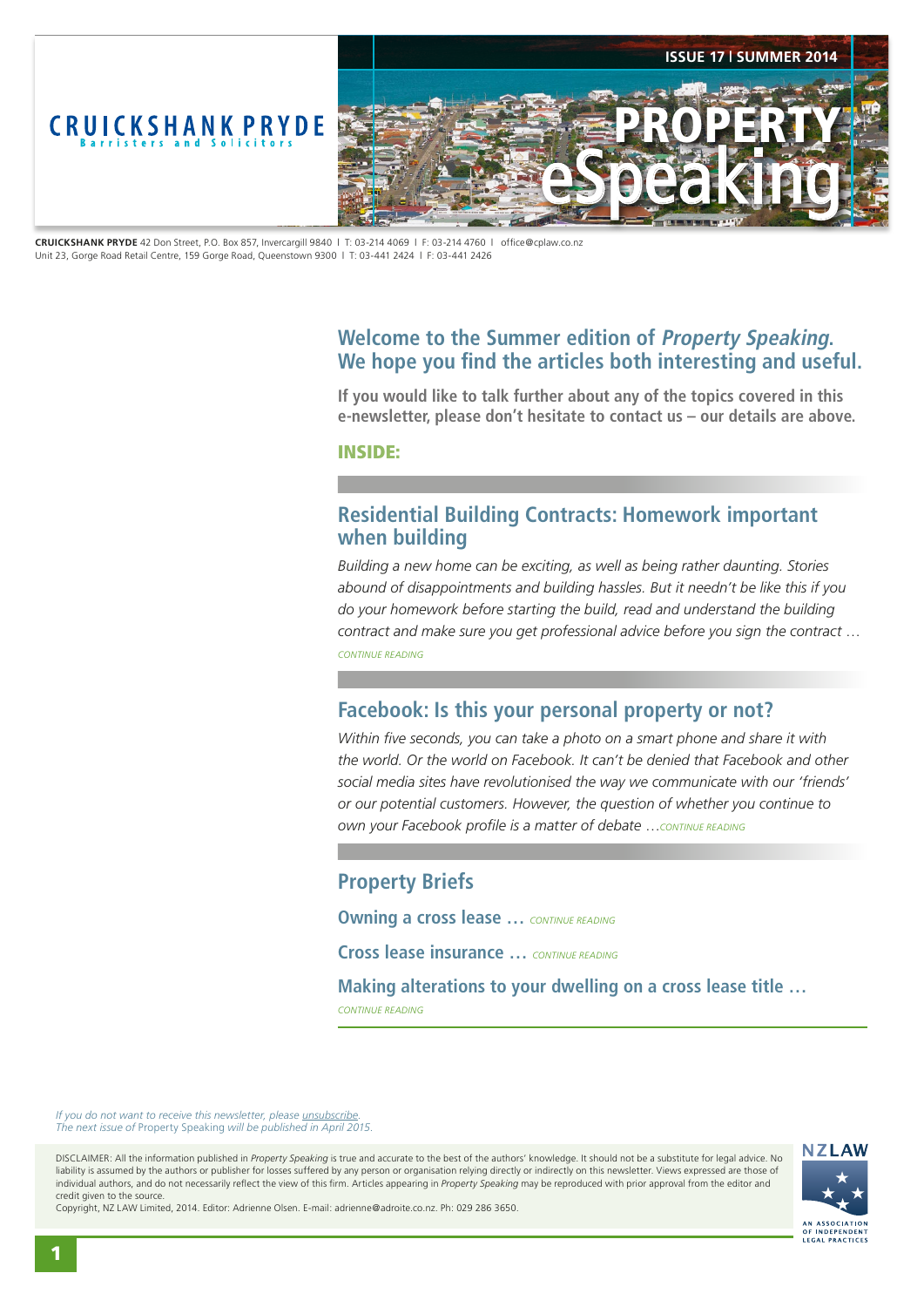**STATE** 

# <span id="page-1-0"></span>**Residential Building Contracts: Homework is important when building**

*Building a new home can be exciting, as well as being rather daunting. Stories abound of disappointments*  and building hassles. But it needn't be like this if you do your homework before starting the build, read and *understand the building contract and make sure you get professional advice before you sign the contract.*

When building your new home it's important to carefully read and understand the building contract. Research the building company to find out who owns and controls it, how long it's been in business, who you'll be dealing with on a day-to-day basis, and any issues the company, its directors and shareholders have experienced. Speaking to other people who have recently used the building company is also a good idea. Below we list (it's not exhaustive) some of the main points you need to consider whilst you build.

**Finance:** If you are borrowing money to build your home, before you sign the building contract make sure that your lender has reviewed the contract, approved your finance unconditionally and agreed to meet the progress payments as specified in the contract. Get this agreement in writing from your lender. Most building contracts allow the building company to charge penalties if you're late in making a payment. If your lender is making the progress payments for you, make sure it will meet those obligations on time on your behalf. It's very important to ensure that the final payment is due after issue of the code compliance certificate, not on practical completion.

House and land package: If you're buying a house and land package (the build company is building a home for you and selling you the land in one transaction), you shouldn't make progress payments. You shouldn't pay for improvements on land that you don't own. You should only pay a small deposit (no more than 10%), with the balance payable when the house is completed, including issue of a code compliance certificate. Then the title to the land and house are transferred to you.

**Fixed price?** The total build cost specified in the contract is usually subject to variation. With a fixed budget for your build you need to understand what cost increases the building company can pass on to you. Most contracts allow the builder to pass on increased costs arising from changes to the plans and specifications required by the local authority for the issue of required consents (building and/or resource consent), any increase in the cost of materials and labour between signing the building contract and undertaking the build, and the increased costs arising from additional excavation and/or foundation work.

**Timeframes:** The contract will probably not include a timeframe for the builder to start work after the building consent is issued or a timeframe within which the builder must complete the build. We recommend that the building contract includes reasonable timeframes, and for penalties to be paid by the builder if those timeframes aren't met. Penalties will allow you to recoup all or some of the costs you will incur from late completion of your home. You should also include a clause allowing you, at your option, to cancel the contract if the build isn't completed within an extended timeframe.

Plans and specifications: Before you sign the contract the plans and specifications must be finalised and they must exactly record your instructions and intentions. The plans and specifications must be referred to in the contract and be annexed to the building contract so they form part of that contract. You should initial the bottom corner of every page of the building contract, including every page of the plans and specifications.

Verbal statements versus written contract: You shouldn't rely on verbal agreements between you and the builder. Insist that everything you agree with the builder is written into the building contract.

**Master Build Guarantee:** We recommend you obtain a Master Build Guarantee, and ensure that the contract includes an obligation on the building company to remedy any defects that arise within 90 days of moving into your home. If possible, you should retain 5% of the final instalment until all defects within the 90-day period have been remedied.

Insurance: It's vital that your new home is insured throughout the build; the building contract must specify whether it's your responsibility or that of your builder. If you're borrowing money for the build, the lender will require insurance. The builder should also have current public liability insurance.

Progress payments: Don't, under any circumstances, make advance payments to your builder. You must ensure that your progress payments accurately reflect the value of the work that's been completed, and then you pay.

Getting professional advice before starting your build will help ensure it goes smoothly and there are no surprises. Happy building.  $\Box$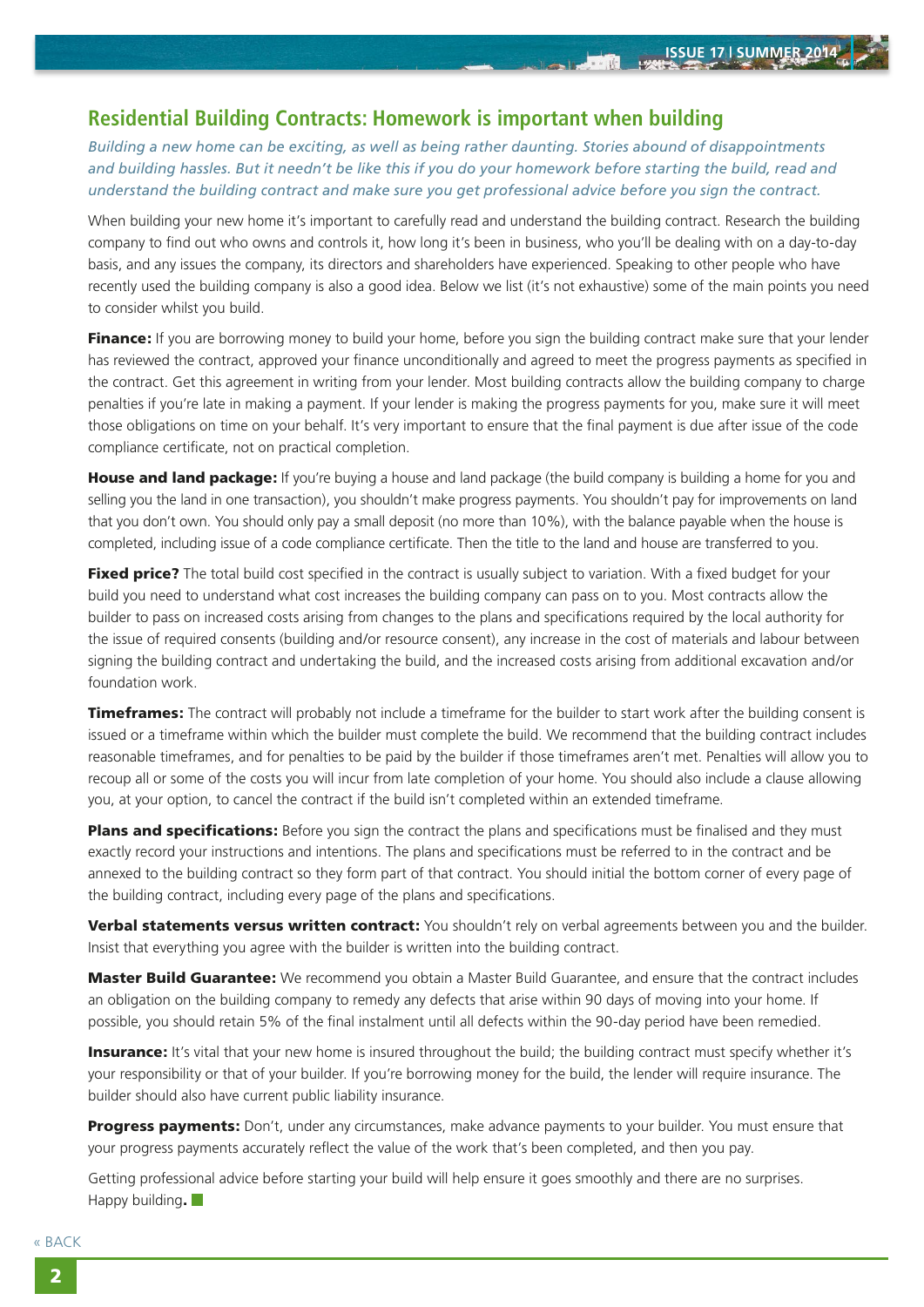**ATOMIC** 

# <span id="page-2-0"></span>**Facebook: Is this your personal property or not?**

*Within five seconds, you can take a photo on a smart phone and share it with the world. Or the world on Facebook. It can't be denied that Facebook and other social media sites have revolutionised the way we communicate with our 'friends' or our potential customers. However, the question of whether you continue to own your Facebook profile is a matter of debate.*

You would assume that you have 'ownership' of your Facebook 'page'. You have possession and control of your Facebook account and profile. The ownership of original work relating to photographs, literary work and videos is covered in New Zealand by section 14 of the Copyright Act 1994. In the common law, a body of case law supports a copyright owner if any entity infringes the rights of a copyright owner. Potentially, with Facebook accounts, each Facebook post is arguably an original work being published and this blurs the lines of the law relating to copyright. On a practical level, it's now a case where technology and society has moved light years ahead of the legal rules applying to this area. So what can you do to protect your privacy and information?

At the bottom of the Facebook page there's a link to the Terms and this takes you to another website page detailing the terms you agree to when you're a Facebook user. In using Facebook, you're required to continually abide by their Terms at all times, keeping in mind that Facebook is entitled to change its Terms at any time. If you're a Facebook user, the top three facts you need to know about the content and information that Facebook 'receives' from you are below.

### **1. Do I own my Facebook account?**

Your account includes your login, the information you provide Facebook and the content you upload and share. The Terms define the words 'content' and 'information' as being separate. Your *content* is the photos, videos and posts that you make while using your Facebook account, whereas your *information* is your name, date of birth and any email address or mobile number you supply. For a business, if you're thinking of selling your business then it may mean supplying your Facebook account details as a part of the deal.

Facebook Terms maintain that it's your responsibility to understand your account and privacy settings. Therefore if you don't bother to set your own controls, then the risk is on you entirely for any information and content being circulated that you don't want out in the public arena.

#### **2. Do I own my Facebook content?**

Initially, you own the photograph and/or the video you take. You will, most likely, be able to maintain control of the specific photograph or video if you don't email or share in any way. But what's the point in that we hear you ask?

Remember, once you upload your content to your Facebook account, your 'Friends' can share with their 'Friends' and so on.

The best option is to be prepared that once you share a photo then you have lost control of who can use this image. This doesn't impact so much if you're using Facebook on a personal basis. There is, however, more risk if you're using Facebook for business as you can upload content which breaches another's copyright or another person can more easily set up a business which looks similar to yours at very little or no cost.

#### **3. What can Facebook do with my information?**

Facebook largely uses your information for promotional purposes to target advertising for a specific demographic. Whilst Facebook may promise that it will always be free to the user, this comes at the price of foregoing some of your privacy and being subjected to advertising while trying to see what your 'Friends' are up to on holiday. If you want to avoid a breach of your privacy, then we suggest that you provide as little information as possible to Facebook.

In short, you can't assume that you'll always be able to control your content and information once the Facebook platform has received your information and content. Remember you are a Facebook user at your own risk.